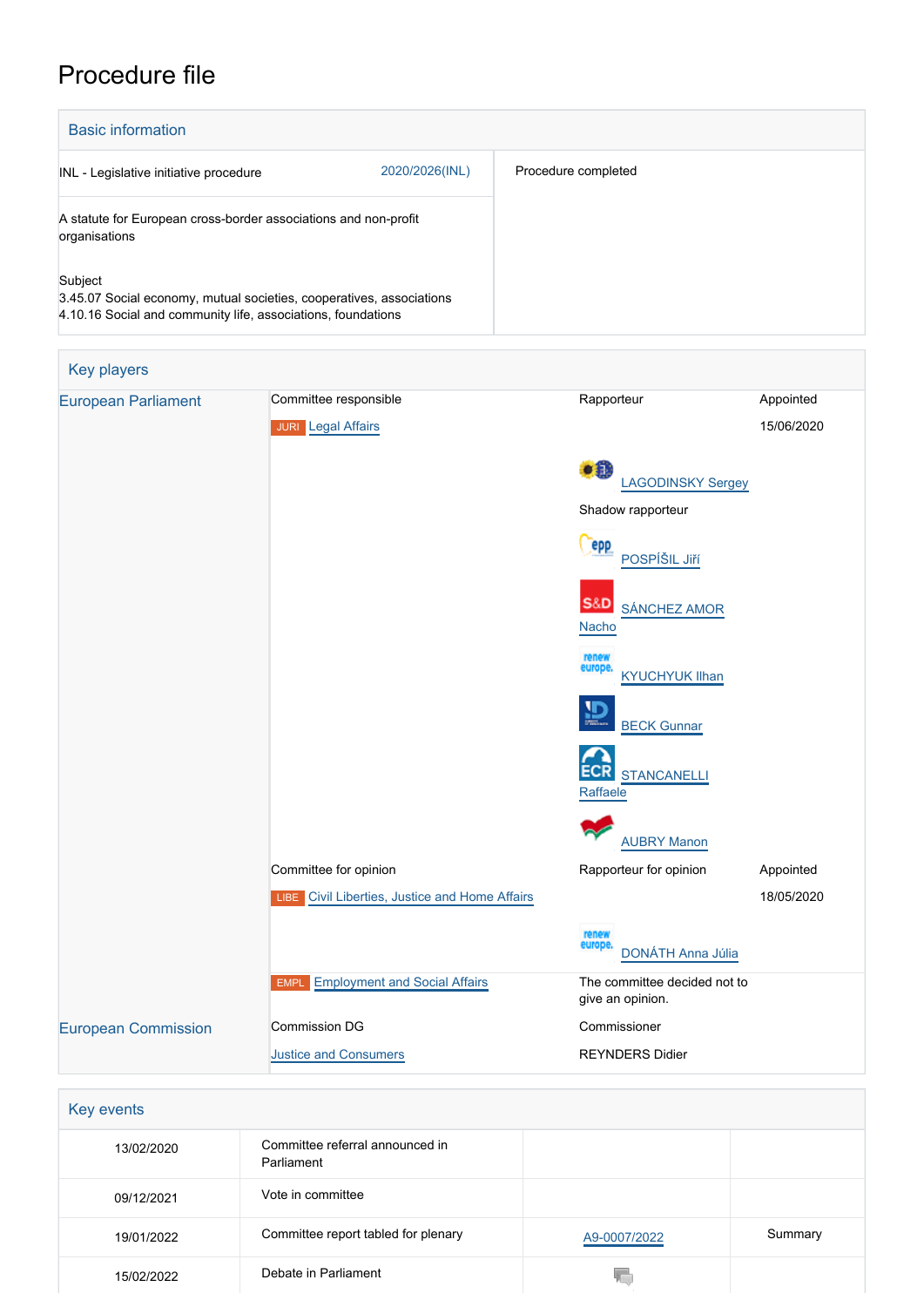17/02/2022 **Decision by Parliament** [T9-0044/2022](https://www.europarl.europa.eu/doceo/document/TA-9-2022-0044_EN.html) Summary

| <b>Technical information</b> |                                        |
|------------------------------|----------------------------------------|
| Procedure reference          | 2020/2026(INL)                         |
| Procedure type               | INL - Legislative initiative procedure |
| Procedure subtype            | Request for legislative proposal       |
| Legal basis                  | Rules of Procedure EP 47               |
| Stage reached in procedure   | Procedure completed                    |
| Committee dossier            | JURI/9/02511                           |

### Documentation gateway

| Committee draft report                                 |      | PE697.560    | 15/09/2021 | EP |         |
|--------------------------------------------------------|------|--------------|------------|----|---------|
| Amendments tabled in committee                         |      | PE699.025    | 15/10/2021 | EP |         |
| Committee opinion                                      | LIBE | PE697.637    | 12/11/2021 | EP |         |
| Committee report tabled for plenary, single<br>reading |      | A9-0007/2022 | 19/01/2022 | EP | Summary |
| Text adopted by Parliament, single reading             |      | T9-0044/2022 | 17/02/2022 | EP | Summary |

## A statute for European cross-border associations and non-profit organisations

The Legal Affairs Committee adopted a legislative initiative report by Sergey LAGODINSKI (Greens/EFA, DE) containing recommendations to the Commission on a statute for cross-border European associations and non-profit organisations.

While businesses and economic interest groups have the possibility to form a European Economic Interest Grouping, Members believe that a European statute for associations should be available to organisations and individuals who wish to engage in cross-border exchanges and mutual learning.

Moreover, many non-profit organisations are currently engaged in economic activities on a regular basis and play an essential role in encouraging individuals to participate actively in democratic life. Although their number is increasing in the EU, there is no harmonised legislative framework at European level to enable cross-border non-profit organisations to operate and organise themselves properly at cross-border level.

Members regretted that the Commission and Member States have not presented legislation to ensure a favourable environment for non-profit organisations to contribute to the functioning of the internal market and to guarantee the free flow of capital across borders, and that no European statute of association has been established despite several attempts and numerous calls from civil society and Parliament.

In this context, the Committee on Legal Affairs asked the Commission to:

- submit, on the basis of Article 352 of the Treaty on the Functioning of the European Union, a Regulation establishing a statute for a European Association setting out the conditions and procedures governing the creation, governance, registration and regulation of legal entities in the form of a European association;

- submit, on the basis of Article 114 of the Treaty on the Functioning of the European Union, a proposal for a Directive on common minimum standards for non-profit organisations in the Union, with a view to creating a level playing field for non-profit organisations by establishing minimum standards, enabling civil society to benefit from freedoms and fundamental rights, as well as to contributing to strengthening European democracy.

#### Protection of civil society and freedom of association

The report stressed the importance of ensuring coordination at EU level, avoiding fragmentation and supporting a harmonised approach across the EU with regard to the European association, through a designated European Associations Board. To this end, the Commission is called on to examine the different options and to present a proposal for the most appropriate form and status for such European Associations Board, in which all Member States will be represented and which will have well-defined decision-making powers.

Members also considered that the establishment of a European Statute for Association should be open to organisations and persons that want to engage in exchanges and mutual learning across borders. It will provide them with support in accessing EU funding.

Stressing that non-profit organisations are essential to democracy and policy-making at all levels, the report stressed the importance of the independence of non-profit organisations and the need to ensure an enabling environment for them, respecting their plurality, understanding organisations for the public benefit as contributing to both providing services on the ground, but also advocating for the public good and monitoring public policies.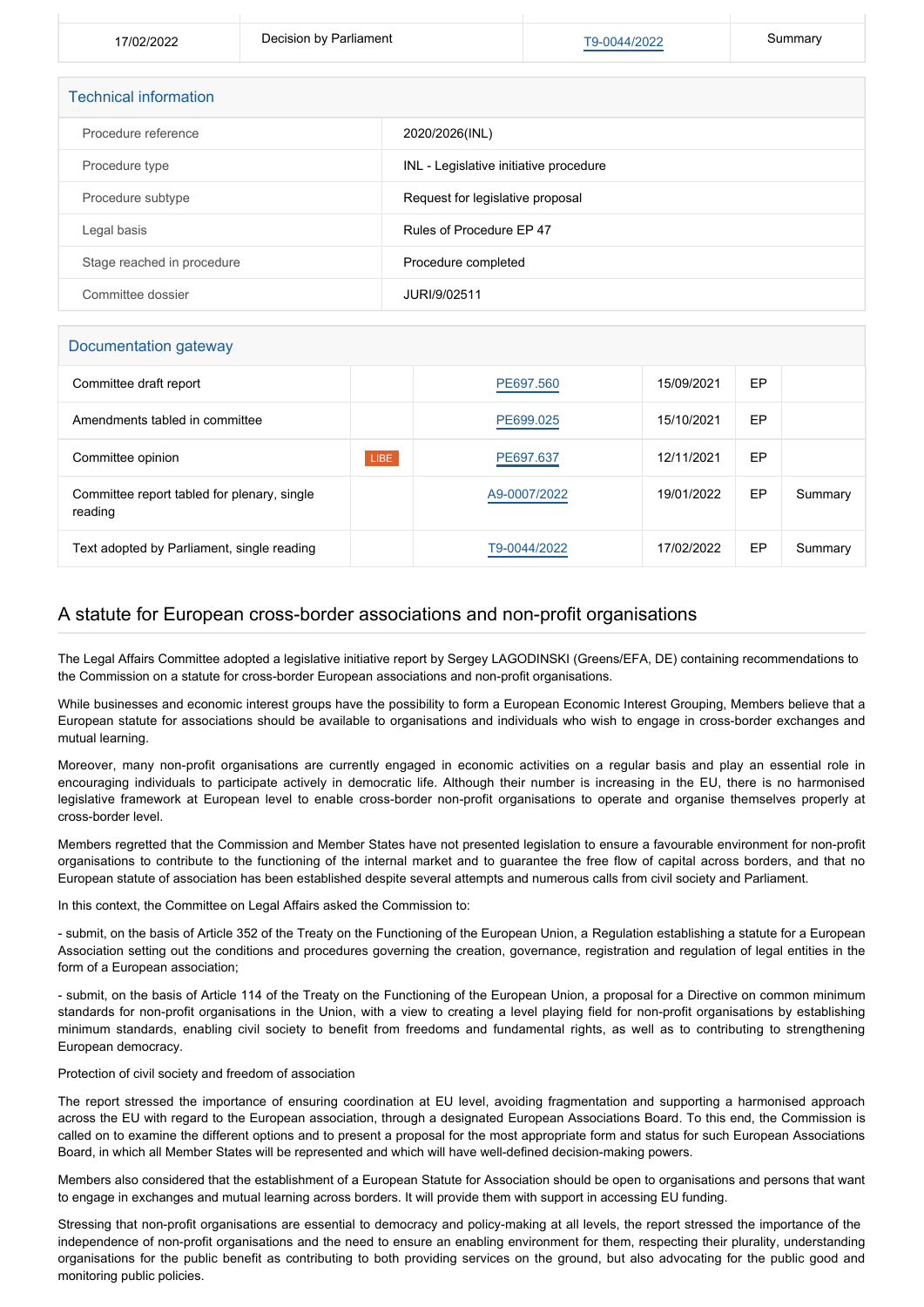Members also argued that a regulation setting out the legal framework will only benefit European civil society if non-profit organisations can make use of adequate and easily accessible funding both at national and at European level.

EU-wide recognition of associations, non-profit organisations and their public benefit

Underlining the consensus on the need for European minimum standards and for non-profit organisations to acquire legal personality, Members called on the Commission to recognise and promote the public benefit activities of non-profit organisations by harmonising the status of public benefit within the EU.

The Commission is urged to:

- consider adopting a legislative proposal to facilitate the mutual recognition of tax-exempt public benefit organisations, including philanthropic organisations, in each Member State, if they are recognised as such for tax purposes in one of the Member States;

- develop a dedicated and comprehensive strategy to strengthen the role of civil society in the Union, including the introduction of measures to facilitate the operations of non-profit organisations at all levels.

## A statute for European cross-border associations and non-profit organisations

The European Parliament adopted by 530 votes to 146, with 15 abstentions, a resolution containing recommendations to the Commission on a statute for cross-border European associations and non-profit organisations.

Non-profit organisations are fundamental in representing the interests of citizens and civil society, including providing services in often unprofitable areas of the social sector, promoting participation in social life and defending minority rights. The COVID-19 crisis has highlighted their essential role in helping citizens to address the many challenges they face, thereby ensuring social cohesion.

#### Current situation

Although they are increasingly numerous in the EU, non-profit organisations do not have an EU-wide legal form to put the representation of civil society interests on an equal footing with commercial undertakings and economic interest groups that have long enjoyed an EU-wide legal form. A European statute for associations should be available to organisations and individuals who wish to engage in cross-border exchange and mutual learning.

Members regretted that the Commission and Member States have not presented legislation to ensure a favourable environment for non-profit organisations to contribute to the functioning of the internal market and to guarantee the free flow of capital across borders, and that no European statute of association has been established despite several attempts and numerous calls from civil society and Parliament.

In this context, Parliament called on the Commission to:

- submit, on the basis of Article 352 of the Treaty on the Functioning of the European Union, a Regulation establishing a statute for a European Association setting out the conditions and procedures governing the creation, governance, registration and regulation of legal entities in the form of a European association;

- submit, on the basis of Article 114 of the Treaty on the Functioning of the European Union, a proposal for a Directive on common minimum standards for non-profit organisations in the Union, with a view to creating a level playing field for non-profit organisations by establishing minimum standards, enabling civil society to benefit from freedoms and fundamental rights, as well as to contributing to strengthening European democracy.

Protection of civil society and freedom of association

Parliament is concerned about the obstacles faced by non-profit organisations across the EU and the disparities resulting from national laws, regulations or administrative practices or policies. It stressed that this could have a negative impact on civil society, restrict fundamental rights, in particular freedom of association, expression and information, and discourage non-profit organisations from expanding their activities across borders.

The resolution stressed the importance of ensuring coordination at EU level, avoiding fragmentation and supporting a harmonised approach across the EU with regard to the European association, through a designated European Associations Board. To this end, the Commission is called on to examine the different options and to present a proposal for the most appropriate form and status for such European Associations Board, in which all Member States will be represented and which will have well-defined decision-making powers.

Members also considered that the establishment of a European Statute for Association should be open to organisations and persons that want to engage in exchanges and mutual learning across borders. It will provide them with support in accessing EU funding.

Stressing that non-profit organisations are essential to democracy and policy-making at all levels, the resolution stressed the importance of the independence of non-profit organisations and the need to ensure an enabling environment for them, respecting their plurality, understanding organisations for the public benefit as contributing to both providing services on the ground, but also advocating for the public good and monitoring public policies.

Members also argued that a regulation setting out the legal framework will only benefit European civil society if non-profit organisations can make use of adequate and easily accessible funding both at national and at European level. They recalled in this respect the existence of the Citizens, Equality, Rights and Values programme and underlined that, according to the Regulation on the financial rules applicable to the general budget of the Union, Union grants must involve co-financing which may be provided in the form of own funds, income generated by the action or work programme, or financial or in-kind contributions from third parties.

EU-wide recognition of associations, non-profit organisations and their public benefit

Underlining the consensus on the need for European minimum standards and for non-profit organisations to acquire legal personality, Parliament called on the Commission to:

- recognise and promote the public benefit activities of non-profit organisations by harmonising the status of public benefit within the EU;